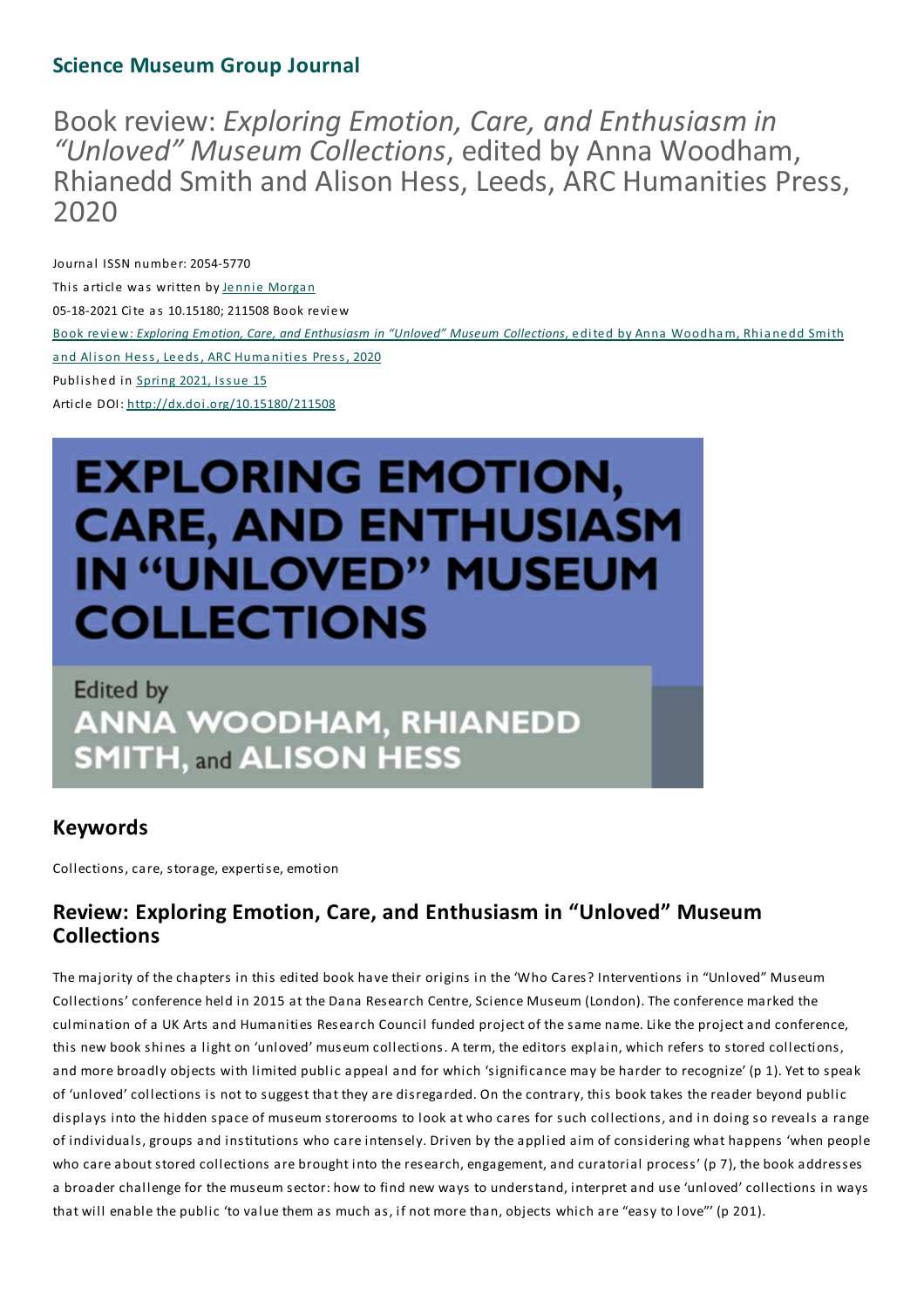This book is a welcome addition to material culture and museum/heritage studies. Beyond a few notable exceptions (Brusius and Singh, 2017; Macdonald, Morgan, Fredheim, 2020), these fields have largely overlooked stored collections, despite the fact that these form the vast bulk of museum holdings. Additionally, the kinds of 'uncharismatic' (p 2) objects featured across the book's three sections and eight chapters have also been ignored within critical scholarship. In their introduction, the editors do a fine job of outlining the book's structure and intended contribution to wider debate. A tightly articulated set of guiding questions (around care, emotion and collections) tie the various threads together. By focusing on the emotional response and caring practices of museum professionals and external stakeholders working with stored collections (and especially with objects considered by others to be 'dull' or 'uninteresting'), a range of sub-themes are addressed including curatorial practice, expertise, knowledge, ownership and value.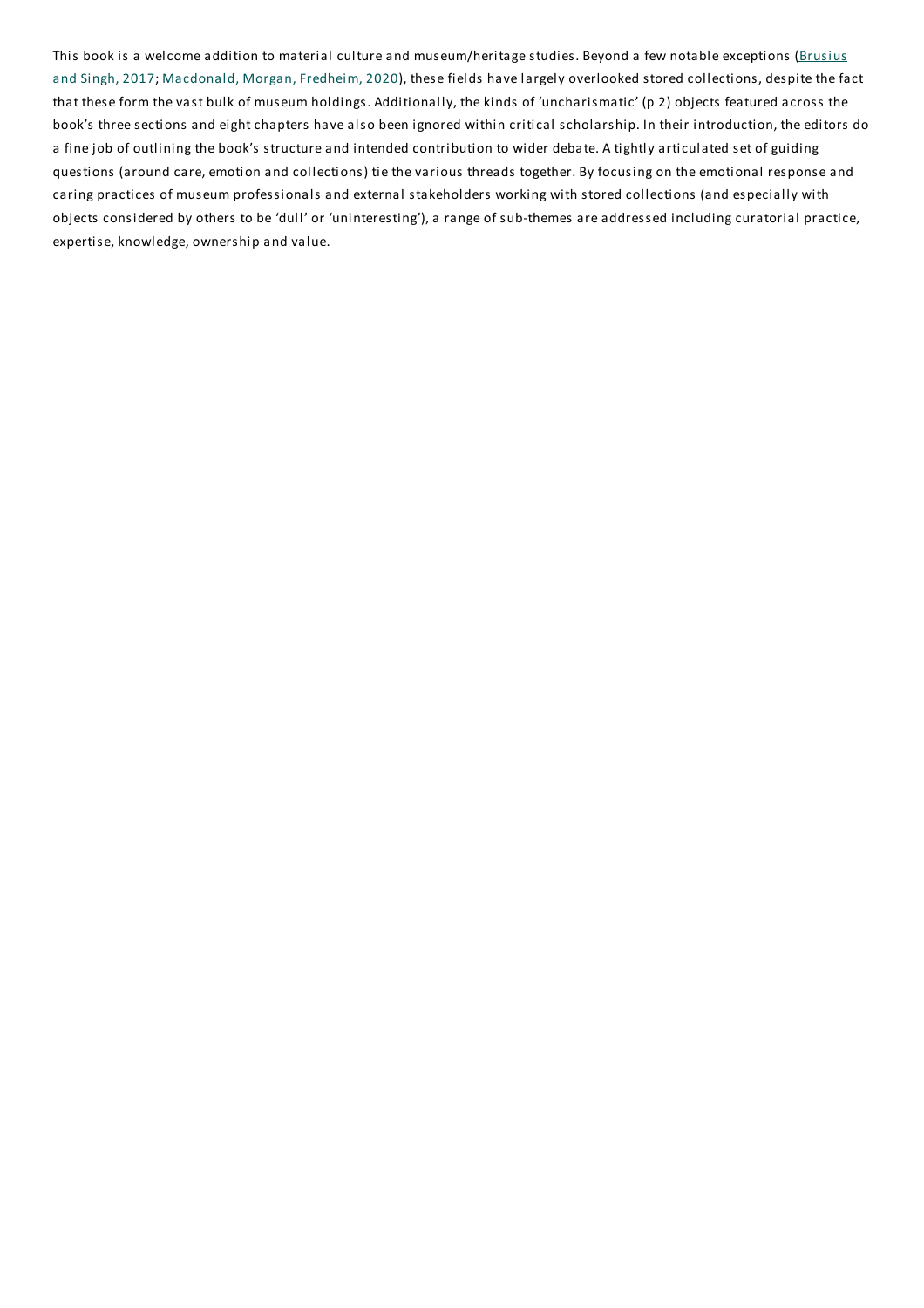#### **Figure 1**



# **EXPLORING EMOTION, CARE, AND ENTHUSIASM IN "UNLOVED" MUSEUM COLLECTIONS**

**Edited by ANNA WOODHAM, RHIANEDD SMITH, and ALISON HESS** 

**ARCHUMANITIES PRESS** 

© ARC, Amsterdam University Press

*Exploring Emotion, Care, and Enthusiasm in "Unloved" Museum Collections*, edited by Anna Woodham, Rhianedd Smith and Alison Hess, Leeds, ARC Humanities Press, 2020

DOI: http://dx.doi.org/10.15180/211508/002

Section One draws on the work of the original 'Who Cares?' project to provide a fascinating look into how 'unloved' collections are understood, accessed and interpreted by enthusiasts, or non-professional experts. We meet the Lock Collectors Association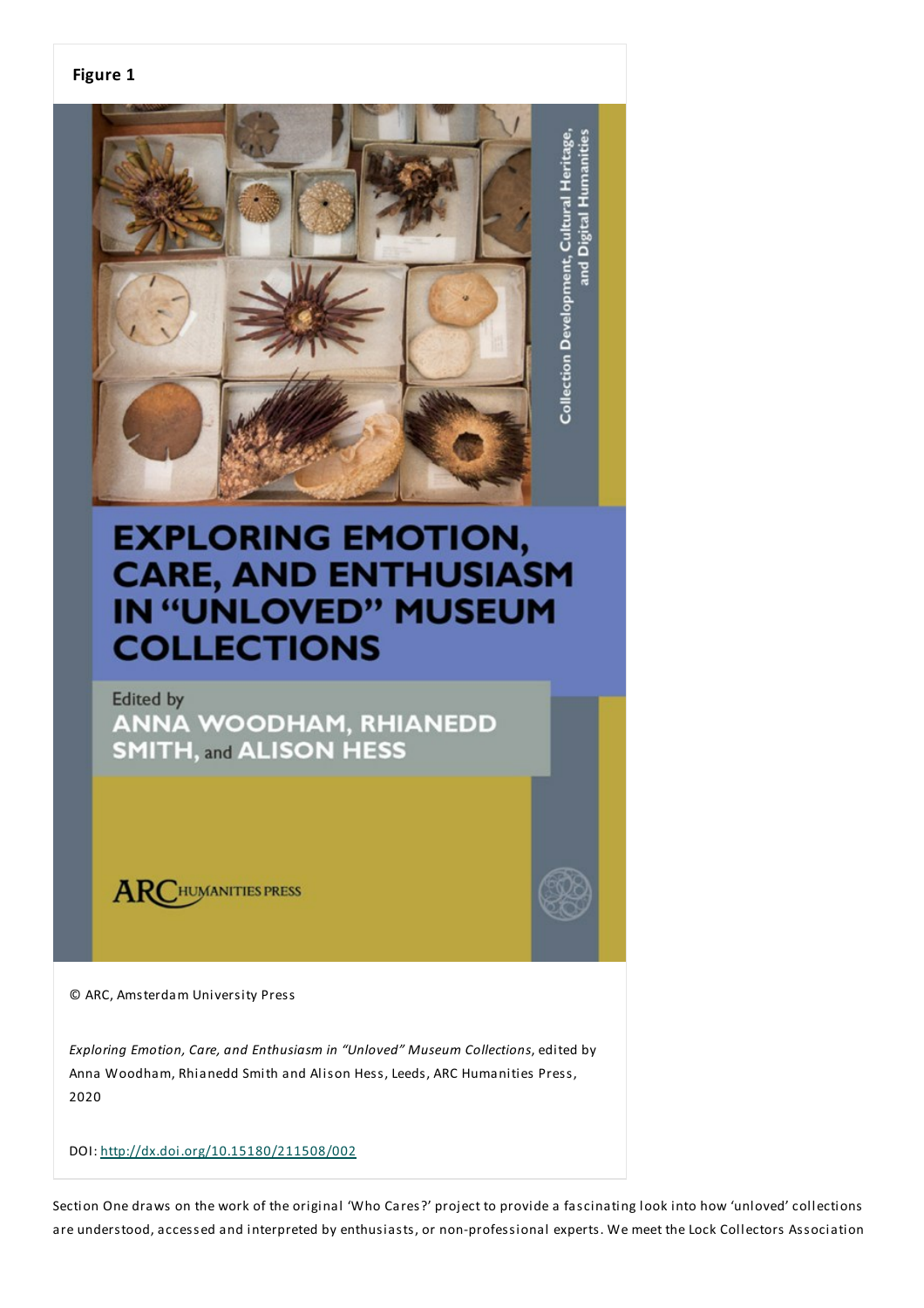encountering the lock and fastening collection at the Science Museum, London (Chapter One, Hess); past donors, collectors and users of the Museum of English Rural Life's historic hand tools collection (Chapter Two, Smith); and the Historical Metallurgy Society who co-manage the national slag collection owned by the Ironbridge Gorge Museum Trust (Chapter Three, Woodham and Kelleher). Collectively, these chapters explore the 'emotional, biographical, and professional ties that connect people to "unloved" objects' (p 14). By considering how and why enthusiasts care for collections, the role of lived experience of objects, skills-based understanding, and physical engagement with material and sensory qualities of objects in generating emotional response, personal meaning and collections knowledge is highlighted. Overall, this section raises the question – as Woodham and Kelleher (Chapter Three) explicitly consider – if such enthusiasms 'can be transferred or shared between those who "care" and those who seemingly do not' (p 14).

Section Two further responds to this question. It invites museum professionals to reflect on their work with 'unloved' collections and strategies for giving stored objects a new lease of life. Artistic 'rummaging' through museum storage to generate imaginative response (Chapter Four, Woodall); social media campaigns using humour and emotional connection for public engagement with natural history specimens and models (Chapter Five, Carnall); and 'expert volunteer' interpretation of 'mundane and impersonal' medical instrument handling collections (Chapter Six, MacLeod) provide examples of initiatives that have revived the image, status and use of stored collections.These chapters direct our attention to the power of collaborative and creative practice, and the possibilities of using more informal modes of engagement (e.g. play, humour, imagination, experimentation, personal response, intergenerational conversation, sensory hands-on encounter), for collections (re)interpretation and access.

Section Three continues this self-reflexive approach; here through chapters written by academics reflecting on the role of emotion and care in their own research with museum collections. By examining personal response to 'lost objects', or those items for which little historic contextual information is known (Chapter Seven, Watson), or emotional reaction to archival materials encountered through collections research (Chapter Eight, Church), this short section opens a much bigger discussion. It prompts us to consider how museum professionals working with 'unloved' collections might similarly recognise – and productively harness (e.g. for collections research and access) – their own emotional responses to such objects (p 15).

Overall, the book encourages reflection on how different forms of expertise might be better acknowledged and integrated into mainstream curatorial practice and public engagement to address the challenge of reviving the interpretive, research and/or display potential of stored collections. However, chapters also demonstrate complexities of reconciling knowledge practices that, while holding powerful potential to reconnect collections with their 'social and emotional lives, biographies and agency' (p 103), may significantly differ. Hess' account (Chapter One) of lock collectors, for whom accessing the meaning of objects 'is often about touch and taking things apart' (p 28), vividly illustrates the differences between enthusiasts and professional conservation and collections management understandings of care. Moreover, while the book offers commentary on successful examples of institutions caring for 'unloved' collections 'in a shared and distributed way' (p 76) (see, especially, Woodham and Kelleher's discussion of a co-managed collection), critical questions regarding non-professional agency in collections care are also raised.This is a topical theme in museum/heritage studies where scholars have queried how (and if?) efforts to increase public participation in heritage can 'avoid exploiting volunteers or devaluing professionals', and what needs to occur to avoid 'changeless change', or the reinforcement rather than renegotiation of existing power structures (Fredheim, 2018). This book connects, implicitly, with these kinds of broader debates by arguing that caring for collections is as much about caring for people and relationships as it is objects.

Another theme underpinning the book is value.To describe a collection as 'loved' or 'unloved' is to evaluate its perceived wider relevance, interest and significance. Yet by delving into the 'cultural ecologies' (p 198) of collections care, the book reveals how there is nothing inherently 'unlovable' about collections of slag, locks and fastenings, microscope slide specimens, agricultural tools or medical instruments. Whether these items are loved is neither given, nor intrinsic to the qualities of objects (e.g. subject matter, visual appearance), but emerges from 'shifts in taste and fashion, changing research cultures, changing notions of aesthetics, or certain politics which might marginalize specific objects and spaces' (p 197). Moreover, as the book's chapters vividly illustrate, the different degrees of visibility accorded to a collection (i.e. if things are put on display, or into storage onor off-site), and specific practices of care (including research, access and preservation activities) also attribute value. As the editors summarise, 'if collections are placed in storerooms which cannot be readily accessed or viewed, then we are never giving those who don't care an opportunity to love these objects' (p 198). While claims about the emergent nature of value are